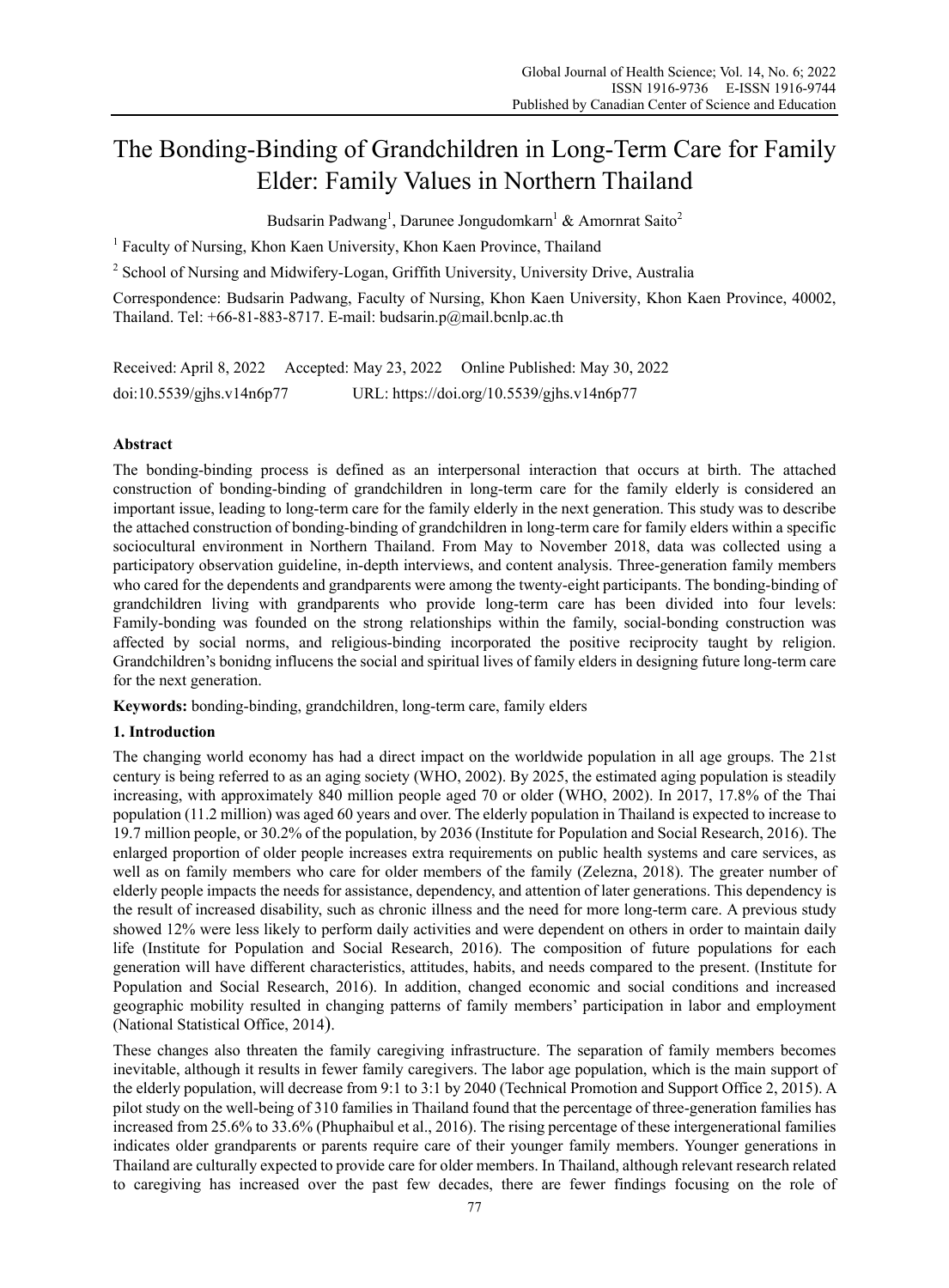grandchildren in providing care for grandparents. According to the social protection system for families, most elderly people live with their families if possible (Wright & Leahey, 2009). Several available services related to the elderly promote the value and provision of information to family members (Ministry of Social Development and Human Security, 2010; Department of Women's Affairs and Family Development Ministry of Social Development and Human Security, 2012; NESDB, 2017).

According to Thai tradition, most of the elderly people live with their family if possible (Podhisita, 2009; UNFPA, 2015). Due to modern lifestyles and urban life changes, the younger generations tend to have a small number of children in the family (UNFPA, 2015). This is crucial to planning and coping with various living arrangements, reflecting the characteristics of the future. Consequently, family members in each generation will need to adapt effectively, especially those families who are younger and take care of dependently elderly individuals (UNFPA, 2015; Podhisita, 2011). The family is expected to teach and modify proper family behaviors for the younger generation, including conveying beliefs, traditions, and values (Suparp, 2009; Podhisita, 2011; Karen & Sharyn, 2009). Relevant studies have found that families in the 21<sup>st</sup> century are more vulnerable to divorces and become less perserverant as a consequence of the abandonment of other family members, including domestic violence, stress, and unemployment (NESDB, 2017; Chamrunsawat, 2009). Previous research has shown that domestic violence has a negative physical and mental impact on children (Chamrunsawat, 2009). The older and younger generations reported aggressive behaviors such as delinquent and criminal behaviors (Kumcha, 2008; Pornkuna, 2003). In Thai culture, the bonding-binding of grandchildren who deliver care of grandparents is unknown, although grandparent care is normally an usual habit among Thai people (Fruhauf, 2012). In addition, the previous study found that young adult children and grandparent caregivers have high stress as they struggle to find time for social and romantic engagements and careers (Dellmann, Blankemeyer, and Pinkard, 2000). Granddaughters who cared for their grandmothers felt they had a long-term commitment to the caregiving role (Sorensen and Zarit, 1996). Similarly, native American grandchildren who provided care for their grandparents reported experiencing frustration with home health services, a sense of inadequacy when offering emotional support, and a decrease in physical and mental well-being (Hennessy & John, 1996; Fruhauf, Jarrott, & Allen, 2006). Less research is being done on grandchildren in terms of providing a long term for grandparents and how to attach construction.

An ethnographic approach is used to describe and explore the attached construction of the bonding-binding of grandchildren for long-term care of their family elders within a socio-cultural context. We used in-depth interviews to comprehend context, social, culture, interactions, experiences, and practices within a socio-cultural context.

# **2. Method**

#### *2.1 Identify Subsections*

This is an ethnographic approach in order to inquire regarding a significant context within the three-generational family. Context, society, culture, interactions, experiences, and practices have been assessed regarding family values in providing long-term care for dependent family elders.

#### *2.2 Participant (Subject) Characteristics*

The key participants were 15 grandchildren, aged between 17 and 25 years old, who lived in three-generation families and cared for their grandparents with chronic illness and disabilities at home.

# *2.3 Sampling Procedures*

The grandparents were aged 60 years or over and were either dependent or disabled. In-depth interviews were used for data collection. An ethnographic study was carried out in the Koh Ka district, Lampang Province in Northern Thailand

# *2.4 Ehtical Consideration*

Ethical approval was obtained from the Institutional Review Board of Khon Kaen University, Thailand. Upon approval, the information regarding the study was distributed to the site. All key participants who met the study criteria were invited to participate in the study. Written consent was obtained from all participants prior to the interview. They had the right to decline the study at any time, and there would not be any adverse effects or punishment. All information obtained is kept confidential and used only for the purpose of research. Respect for persons, beneficence, justice, and equality are the ethical principles. The use of standardized research was considered throughout the study (Wheeler & Holloway, 2010).

#### *2.5 Data Collection*

Ethical approval was obtained from the Institutional Review Board of Khon Kaen Universit. Following ethical approval, the study's information was delivered to the setting. Key participants who met the criteria for the study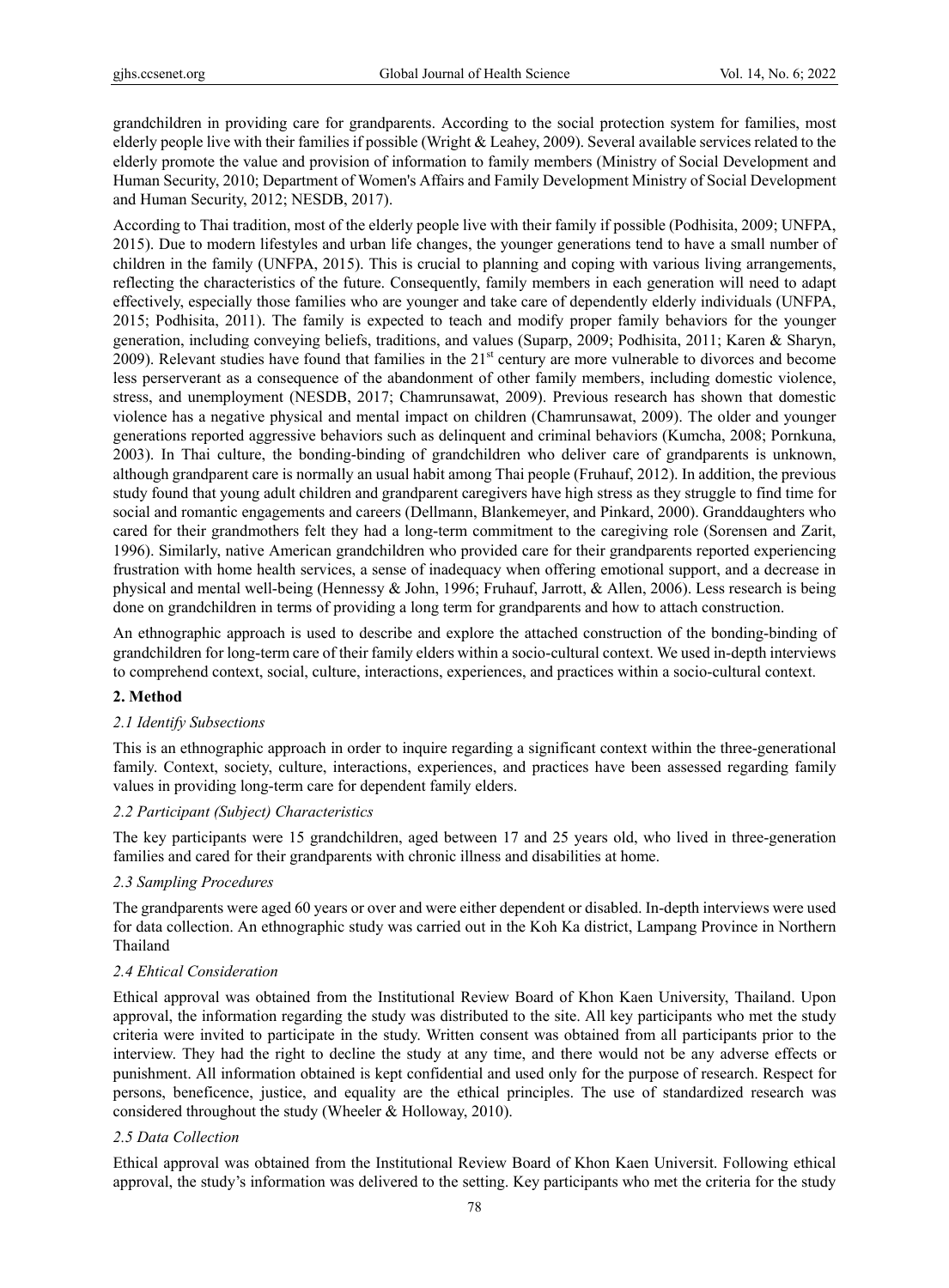were invited to participate. Prior to the interview, written consent was obtained from all presumed participants. They had the right to decline participation in the study at any moment with no negative consequences or penalties. All information obtained was kept confidential and utilized for the research purposes exclusively.

The researchers collected data from May to November 2018 by conducting videotaped face-to-face interviews with individuals. The researcher entered the research setting and made personal contact with the relevant person or gatekeeper to gain access to the field work and families in the community area. Finally, the researchers relating to what the researcher intended to observe and identify. The average interview lasted 45 to 60 minutes, with 70% lasting 50 minutes.

By emerging themselves as native and innante insiders in the setting fields, bias was lessened. The determination of observation investigates how parents and family members interact with children during at-home-activities. The determination of observation analyzed how parents and family members engage in child-related activities at home. Throughout the observations, the researcher gathered field notes, which are descriptions of the frequency of observed events and bahaviors. For the duration of the study, which spanned two months, researchers carried out their daily tasks on at least six consecutive days, Monday through Saturday, to ensure the correctness of the data.

Subsequently, researchers conducted three group discussions discussing bonding-binding in long-term care using an interview guideline for in-depth interviews. The interview lasted between 45 and 60 minutes and was accompanied by notes and audio recording. Each description contained extensive detail, and member check was used to validate the specific documentation.

## *2.6 Data analysis*

The researcher performed both data gathering and analyziz concurrently. At the beging and conclusion of processes, researhcers analyzed special bonding-binding concern with grandchildren. This assisted researchers in following aim of the study and clearly understanding the memo. Analysis and interpretation occure simultaneously. The analytic process was not linear but iterative; meaning that researchers cycled back and forth between data gathering, data researching returning to data collection and analysis.

The researcher followed the procedure for data analysis. The main steps in data analysis, according to them, include: bringing order to the data and organizing the material; reading, re-reading and thinking about the data; coding the data and summarizing and reducing the codes to larger categories. Finding patterns and regularities in the data, classifying them, and identifying themes.

# 2.6.1 Methodological Rigor

The credibility of a study was determined by its methodological soundness and adequacy, as well as by how properly the researcher understood each participant's experiences. The researchers suggested criteria for developing the trustworthiness of a qualitative inquiry, namely credibility, dependability, confirmability, and transferability (Lincoln & Guba, 1985; Polit & Beck, 2012). Each interview transcript was read multiple times to assure data accuracy.

# **3. Results**

# *3.1 Participant Data*

The soiodemographic data reported in Table 1 included age, gender, occupation, income, martial status, years of caregiving, and relationship. Overall, fifteen individuals were interviewed. There were seven females and eight males with an average age of 18.9 years. The majority of participants were comprised of students. Since birth, they had all been members of a three-generation family. The average time spent caring for their elderly was 6.93 years, ranging from 5 to 13 years. They key characteristics of participants are reported in Table 1.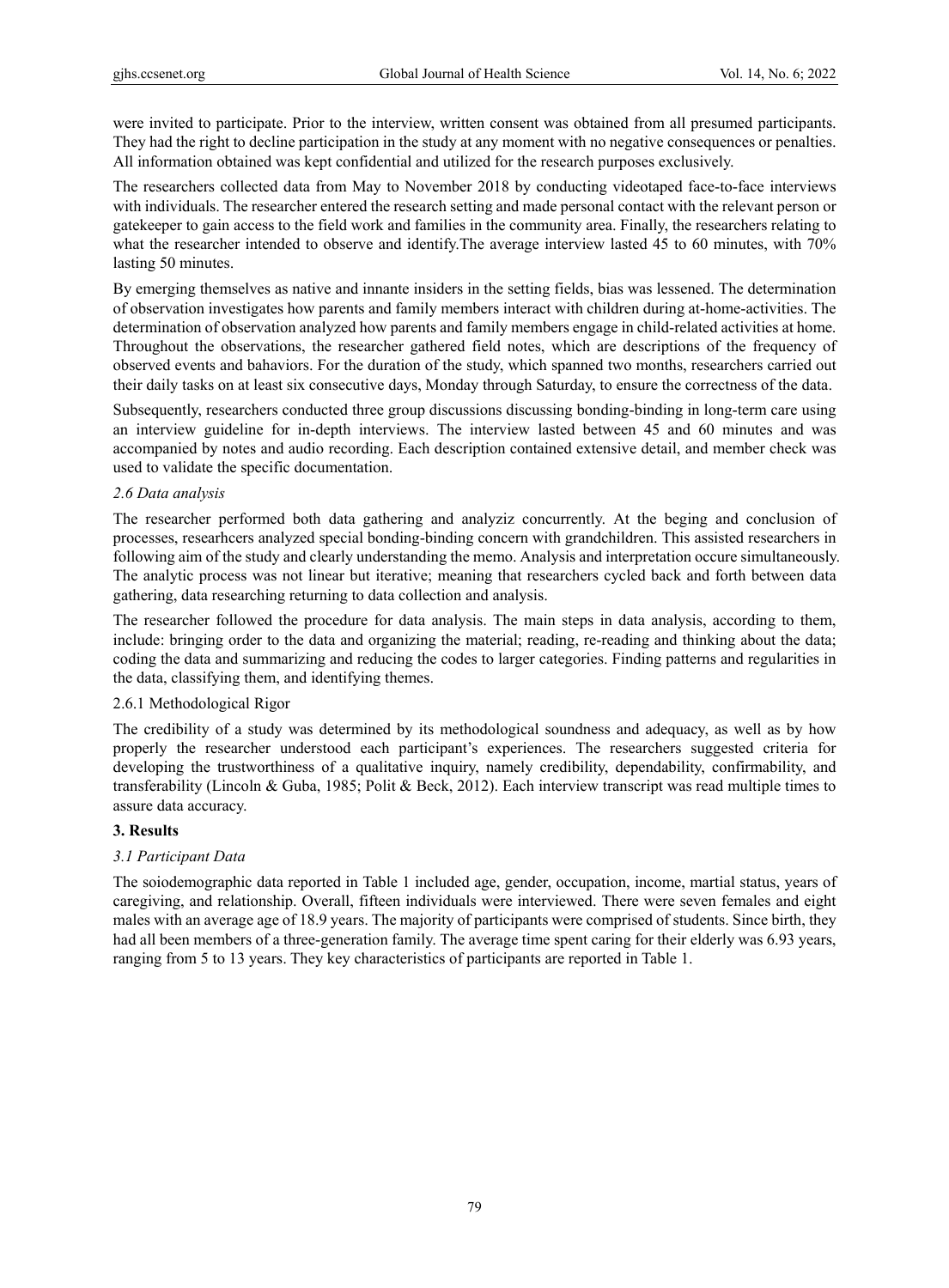| No. | Gender       | Age | Career   | Income/<br>$\text{Month}(\beta)$ | <b>Marital</b><br><b>Status</b> | <b>Years of caring</b> | Relationship      |
|-----|--------------|-----|----------|----------------------------------|---------------------------------|------------------------|-------------------|
| 1.  | M            | 17  | Student  | $\overline{\phantom{a}}$         | single                          | 5                      | grandmother       |
| 2.  | F            | 20  | Employee | 20,000                           | single                          | 8                      | grandmother       |
| 3.  | $\mathbf{F}$ | 17  | Student  | $\overline{\phantom{a}}$         | single                          | 5                      | Great-grandmother |
| 4.  | F            | 20  | Student  |                                  | single                          | 8                      | grandmother       |
| 5.  | $\mathbf{F}$ | 17  | Student  |                                  | single                          | 5                      | grandmother       |
| 6.  | M            | 19  | Student  | $\overline{\phantom{a}}$         | single                          | 7                      | grandfather       |
| 7.  | M            | 24  | Student  | $\overline{\phantom{a}}$         | single                          | 12                     | grandfather       |
| 8.  | M            | 19  | Student  | $\overline{a}$                   | single                          | $\sqrt{ }$             | grandfather       |
| 9.  | M            | 17  | Employee | 15,000                           | single                          | 5                      | grandmother       |
| 10. | F            | 17  | Student  | $\overline{\phantom{a}}$         | single                          | 5                      | grandmother       |
| 11. | M            | 25  | Employee | 40,000                           | single                          | 13                     | grandmother       |
| 12. | F            | 19  | Student  |                                  | single                          | 7                      | grandfather       |
| 13. | M            | 19  | Student  | $\overline{\phantom{a}}$         | single                          | 7                      | grandfather       |
| 14. | M            | 17  | Student  |                                  | single                          | 5                      | grandmother       |
| 15. | F            | 17  | Student  |                                  | single                          | 5                      | grandmother       |

#### Table 1. The participants' characteristics

#### *3.2 Four Thems of Levels of Bonding-Binding*

Based on the result, it was determined that the primary participants provided care for their grandparents. Four themes, including self-bonding, family-bonding, social-bonding, and religious-bonding, were identified in the associated constructions supplied by grandchildren residing in long-term care facilities for the elderly.

## *3.2.1 Self-Bonding*

Self-bonding was associated with personal instinct, mind-contract, and common sense. This encompassed social and spiritual qualities, such as feelings of love, warmth, happiness, and understanding, and compassion, in order to build intimate connections amongst individuals. Bonding from childhood to later age was explained as observational bonding and learning practices from family members who care for senior family members. This relates to the spiritual perspectives of grandchildren caring for their older individuals based on their heart and pleasant emotion, such as comfort, unconditional love, and willingness. There was no requirement for payment of compensation. Its roots came from native phrases "vairun hao kuan me paya kum keud bo pa ko tud tor bo por ko tud ta" (Children should have common sense in caring for their parents.) *"It is a bond I have had since I was a child. It is rooted in me with love and commitment, passed from one generation to the next." P11:Tt4076 "We feel relaxed. We care for each other with our heart." P10T3020 "It is in everyone's sub-consciousness. No one told me. It's my feeling. I have been in this home since I was born, living with my grandparents."P10T3185.*

# 3.2.2 Family-Bonding

The family-boding was one of the types of bonding-binding of grandchildren in older individuals. This was based on a strong relationship in the family. The family-bonding was a requirement on how the family gives and treats each other, including unconditional care for the elderly. The participants were compliant and followed their parents' instructions about the care management of the elderly. Commonly, parents teach their children how to properly care for the elderly in the family from generation to generation. The participants provided affectionate attention for their grandparents with love and embrace. They felt gratified for caring for their lovers to the end of their lives and bringing them bodily and mental happiness. The participants felt less stressed when they conducted daily tasks for older individuals since they were willing to do it instead. The money was irreplaceable because it had sentimental value to children who cared for their parents and grandparents. A strong bond between a grandchild and a grandparent was essential for providing care for the elderly. It brought pride to the family. Its roots came from native phrases "ple va taue ka hu va jon u kan ma meun tad kan bo put" (Family relationship that are understood to stay together for a long time, do not cut off completely.) *"It is a bond I have had since I was a child when they took*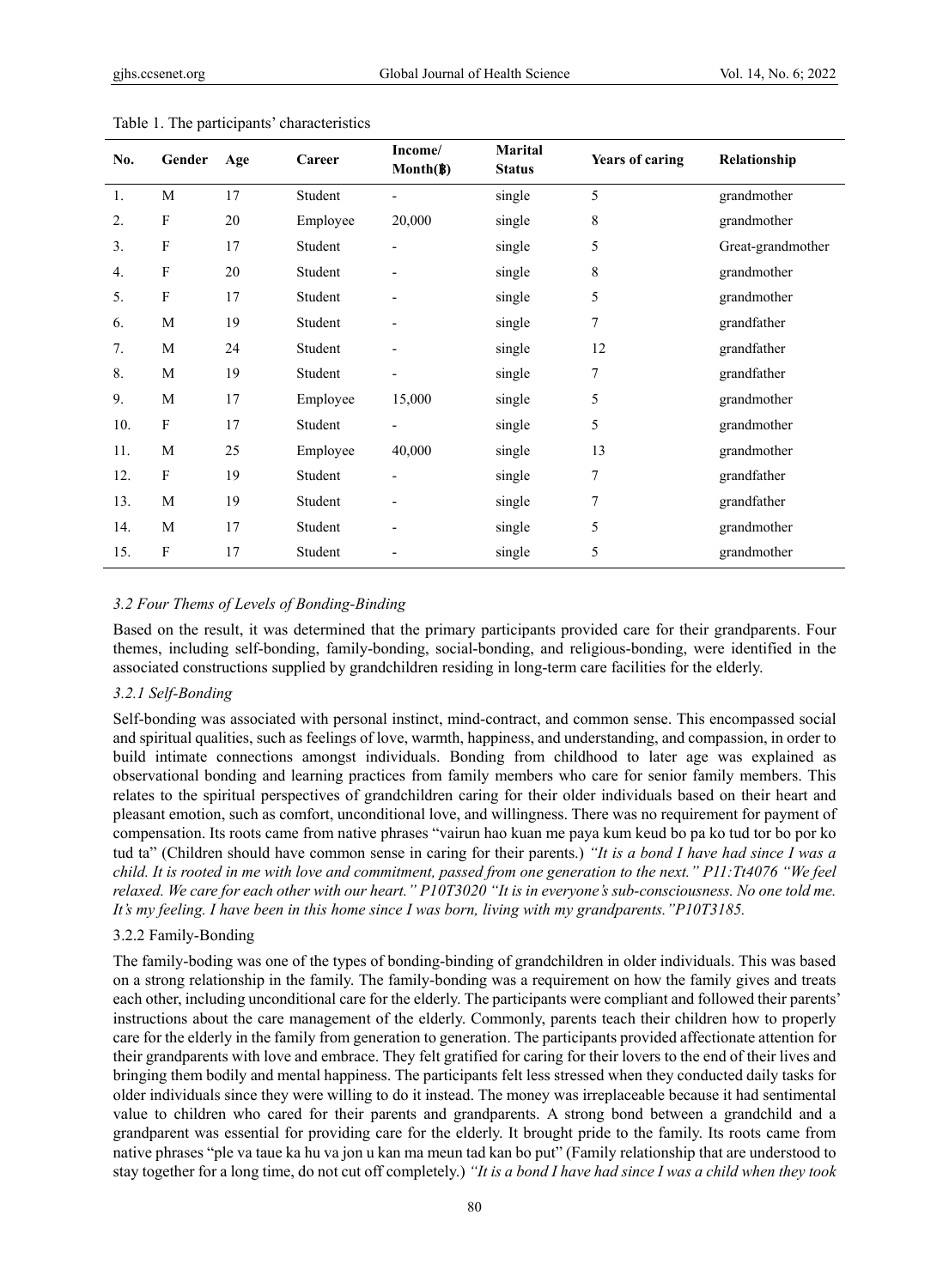*care of us. It is rooted in me with love and commitment, passed from one generation to the next." P11:Tt4076 "It's a commitment to care for each other. It's a bond that we can't remove ourselves from the situation." P10T3081 "It's not a burden. It's a strong bond we have among the members and they all go to practice." P10T3166 "I look at our family relationship as warm and happy. There is no reward. But if there is, then it's an endless payback system and money can't replace it. " P10T3128* 

# 3.2.3 Social-Bonding

Social-bonding has been influenced or branded by social norms. Social-bonding was associated with social expectations, which included the willingness or unwillingness to bond with their grandparents. Almost majority of the participants said that appropriate behavior towards grandparents should be taught to the next generation. The happiness of the rest of the older person's life for grandchildren was a significant factori in feeling wiling to make grandparents and parents happy. As a result, older people and parents desired to be near to their children in order to get their affection. Additionally, negative feelings, including abandonment, loneliness, and sadness, were avoided and unacceptable to them. Neglecting parents would cause the community to spread rumors. Its roots came from native phrases "jao ban lao lue ba por ba yaeng"(The villagers blamed gossip that didn't care for parents.)*"I don't think it's a burden. If we don't take care of them, others will talk bad about us. We are bad boys because we don't take care of our grandparents." P9:w4019 "They like to stay with their children when they are old. We must take good care of them or else others will talk bad about us."P11:Tt408 "If we look at social expectations and responsibilities, then it's from everyone in our community. They know that this is our responsibility." P10T3128*

## 3.2.4 Religious-Binding

The religious-binding was a form of religious instruction. The participants offered care for their grandparents in accordance with the Buddhist philosophy, which necessitates recompense and duty to the elderly. Thais are expected to adhere to the country's religion beliefs and show gratitude to their parents and elders. All participants claimed to have faith in accordance with their Buddhist teachings. They cultivated good deeds and behaviors to treat their grandparents well in order to find prosperity in life. Its roots came from native phrase "boon kham boon joo khum jen luk larn" (make good deeds to children) *"I do good deeds for my parents. I will teach my children to be grateful and take care of us. I can teach them to do the same. " P10T3120 "I will take the best care of them so they can see my success and be happy with what I do. It's a bond, and I can't just leave them. I have been taught that I won't succeed if I leave them behind." P10T3112"I help my grandmother take care of my grandfather. She always teaches me that I will gain merit from my good behavior and that it will help me in the future." P4:d4050*.

# **4. Discussion**

This qualitative research using an ethnographic approach focused on understanding the attached construction of bonding-binding of grandchildren in long-term care for the elderly according to the social context in the northern part of Thailand. The results revealed that the elderly were expected to live with and being taken care of by their grandchildren. This observation suggested that the younger generation's role and duty were suggested (Fruhauf, 2012; Sorensen & Zarit, 1996; Srithamrongsawat & Bundhamcharoen, 2010). The studies showed family roles and responsibilities represented the foundation in shaping the personalities of its members (Chamrunsawat, 2009; Soontornthada & Lertchaiphet, 2009). The levels of bonding-binding showed that people believed in being thankful and that strong family ties had been built between generations.

The results of this study represented the significance of the family, especially the three-generational family where the younger generation supports the elderly in long-term care. A previous study found the advantages of living together as a three-generation family were the strong bonds built among its members (Harrigan, 1992). These four levels of bonds represented love and support. They can be extended to communities and social groups to create a strong connection among members and attach the construction of bonding- binding for long-term care in families. Showing an understanding, being honest, being patient, forgiving, touching, and hugging help people feel closer to each other (Chamrunsawat, 2009). This is the basic role of the famil where parents must shape their children behaviours and teach them good adults. Parents must teach them about reality, life lessons, generosity, and self-sufficiency. The family was a crucial institution that was responsible for this teaching, and its members had to practice without hope of compensation. There are no negotiations or written bonding required. It was a bond that had been cultivated, conveyed, and accumulated from generation to generation (Chamrunsawat, 2009). The grandchildren reported rewards valuable to their hearts in caring for their grandparents. The findings were consistent with how grandchildren's caregivers reported both rewards and stressors in the grandparent-care role (Fruhauf, 2012). Similarly, the caregiving experience provides support for their relationship with their grandparents (Stephens, Franks, & Townsend, 1994). The current results found neglecting or not providing care to parents or grandparents was not acceptable. This was supported by the Buddhist teaching to respect, worship, or do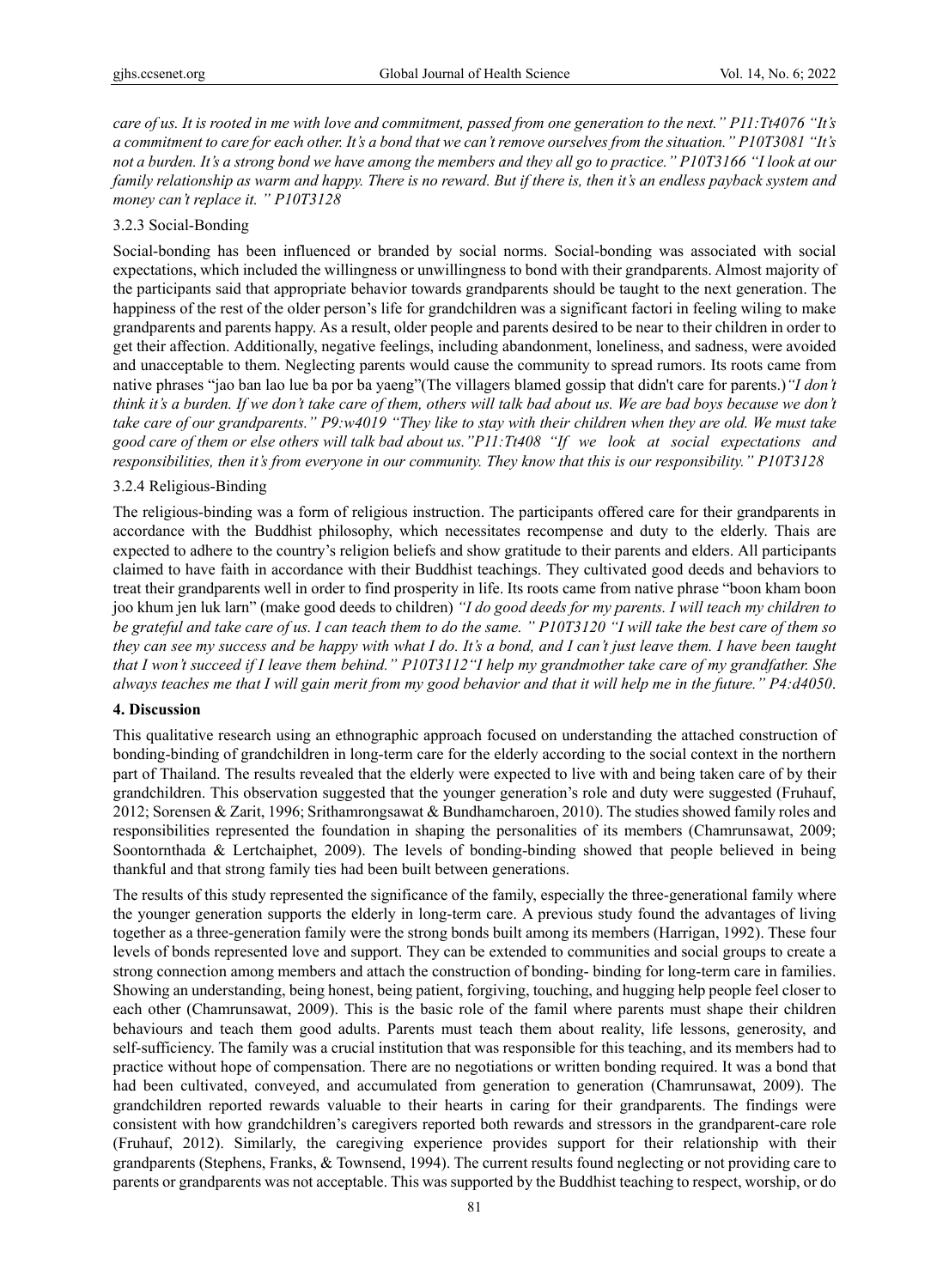good things in return. The current study showed that the participants continued to provide care to their elderly in accordance with the Buddhist philosophy.

Additionally, the grandchildren prioritized their families and assited their elders out of duty. This outcome is comparable to those of other Asian countries where parental care is a significant cultural emphasis (Yen et al., 2007). It may be inferred that the grandchildren offered long-term care for the older family members based on the attachments they had to contruction and long-term care since birth, which had been absorbed by their subconscious. It affected the model of human development where an individual interacted with family members and their surroundings. Reason connected the four layers of relationships, which can have an affect on lifestyle well-being. The finding demonstrated that grandchildren were able to express their gratitude and to show respect to their grandparents' culture through their grandparents' influence and this practice needed to continue.

# **5. Limitation**

The study only represented one region of Thailand. It is only discussable within a particular sociocultural framework. Therefore, future research should focus on additional family members who care for their family elders in order to investigate their perspectives, opionions, perceptions, and experiences in this area.

## **6. Conclusions and Implication for Nursing Practice**

This study explored and analysed the bonding-binding between grandchildren and their elders in a long-term care within the sociocultural framework of the study location. The research findings can be utilized by health care practitioners, particularly nurses, to create and implement effective strategies for aged care systems that rely on family members from many generations.

## **Acknowledgments**

The authors wish to thank all the contributors for taking the time and providing invaluable information for this study.

## **Competing Interests Statement**

The authors declare that there are no competing or potential conflicts of interest.

#### **References**

- Chamrunsawat, K. (2009). *Thai family: Diversity, balance, happiness, and strength*. National Institute of Hygiene and Epidemiology, Nonthaburi: Ministry of Public Health.
- Dellmann, J. M., Blankemeyer, M., & Pinkard, O. (2000). Young adult children and grandchildren in primary caregiver roles to clder relatives and their service needs. *Family Relations, 49*(2), 177-86. https://doi.org/10.1111/j.1741-3729.2000.00177.x
- Department of Women's Affairs and Family Development. (2012). *Policy and strategy family development institute 2015-2021*. Bangkok: Division of Family Institutional Promotion.
- Fruhauf, C. A., Jarrott, S. E., & Allen, K. R. (2006). Grandchildren's perceptions of caring for grandparents. *Journal of Family Issues, 27*(7), 887-911. https://doi.org/10.4324/9780203359174-19
- Harrigan, M. P. (1992). Advantages and disadvantages of multigenerational family households: Views of three generations. *Journal of Applied Gerontology, 11*(4), 457-474. https://doi.org/10.1177/073346489201100406
- Hennessy, C. H., & John, R. (1996). American indian family caregivers' perceptions of burden and needed support services. *Journal of Applied Gerontology, 15*(3), 275-293. https://doi.org/10.1177/073346489601500301
- Institute for Population and Social Research. (2016). *The 20 year long population development plan (2060-2022): Thai Health Report Year, 2016*. Nakhon Pathom.: Mahidol University.
- Lundy, K. S., & Janes, S. (2009). *Community health nursing: Caring for the public's health* (2nd ed.) Jones & Bartlett Publishers.
- Kumcha, Y. (2008). T*he study on family well-being: case study of Ban Dong Ubonrat Distric, Khon Kaen Province*. Thesis Nursing Science. Khonkaen: Family Nursing. Khonkaen University.
- Lincoln, Y. S., & Guba, E. G. (1985). *Naturalitic Inquiry*. California, CA:SAGE Publisher. https://doi.org/10.1016/0147-1767(85)90062-8
- Ministry of Social Development and Human Security. (2010). *The 2nd national plan on the elderly (2002-2021)*; 1st revised of 2009. Bangkok: Thep Phen Wanism, Printing house.